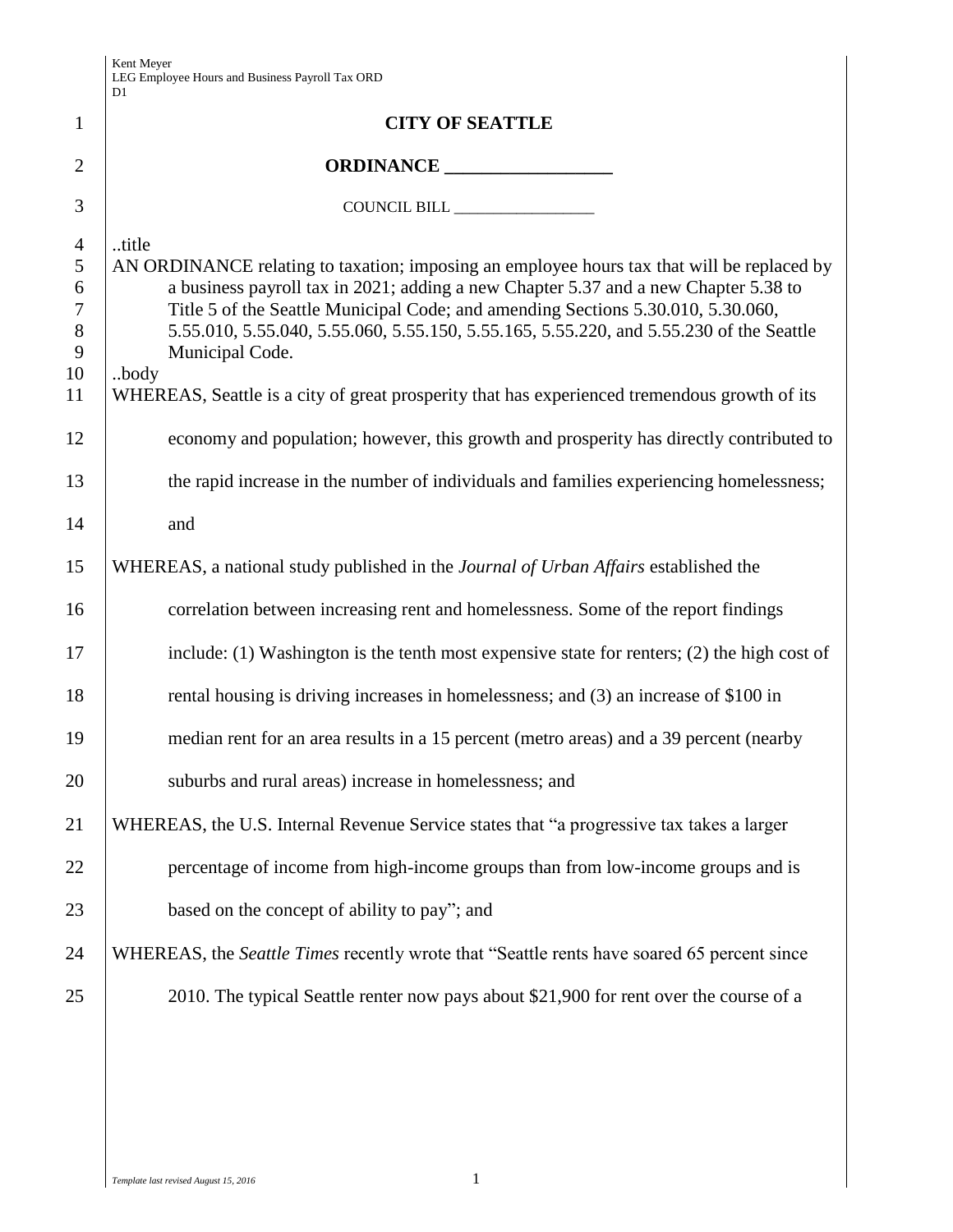Kent Meyer LEG Employee Hours and Business Payroll Tax ORD D1

| $\mathbf{1}$   | year, up from \$13,200 at the start of the decade." <sup>1</sup> That same article also highlighted that |
|----------------|----------------------------------------------------------------------------------------------------------|
| $\overline{2}$ | the average two-bedroom apartment in Seattle costs \$2,000 a month for the first time in                 |
| 3              | Seattle's history and that "rents across the Puget Sound region are still rising faster than             |
| $\overline{4}$ | the historical norm, and the market remains hotter than most other U.S. cities"; and                     |
| 5              | WHEREAS, according to the 2017 Seattle/King County Point-in-Time Count, there are at least               |
| 6              | 3,857 individuals living unsheltered in Seattle, in addition to at least 4,665 more                      |
| $\tau$         | individuals who are experiencing homelessness but are sheltered, for a total of no fewer                 |
| 8              | than 8,522 individuals in the City who are experiencing homelessness on any given night;                 |
| 9              | and                                                                                                      |
| 10             | WHEREAS, on November 2, 2015, the Mayor of Seattle issued a Proclamation of Civil                        |
| 11             | Emergency related to homelessness; on November 3, 2015, the City Council adopted                         |
| 12             | Resolution 31630 ratifying and confirming the Mayoral Proclamation of Civil                              |
| 13             | Emergency; and the civil emergency remains in effect. More than two years later, the                     |
| 14             | City has not received additional support from Washington State or the federal                            |
| 15             | government, and there are now roughly 38 percent more Seattle residents who are                          |
| 16             | homeless and living unsheltered than just two years ago; and                                             |
| 17             | WHEREAS, according to the Housing Development Consortium, Seattle households at or below                 |
| 18             | 30 percent of Area Median Income (AMI) had a "housing gap" of 17,161 units in 2016,                      |
| 19             | and this "housing gap" is projected to grow to 27,481 units by 2030; and                                 |
| 20             | WHEREAS, the City's Housing Affordability and Livability Agenda is projected to create                   |
| 21             | approximately 6,000 new housing units affordable to households with at or below 30                       |
|                |                                                                                                          |

<sup>&</sup>lt;sup>1</sup> See "Seattle rent hikes slow amid apartment boom, but average two-bedroom tops \$2,000" (published 9/25/17), https://www.seattletimes.com/business/real-estate/seattle-rent-hikes-slow-amid-apartment-boom-but-average-twobedroom-tops-2000/?utm\_source=email&utm\_medium=email&utm\_campaign=article\_left\_1.1.

 $\overline{a}$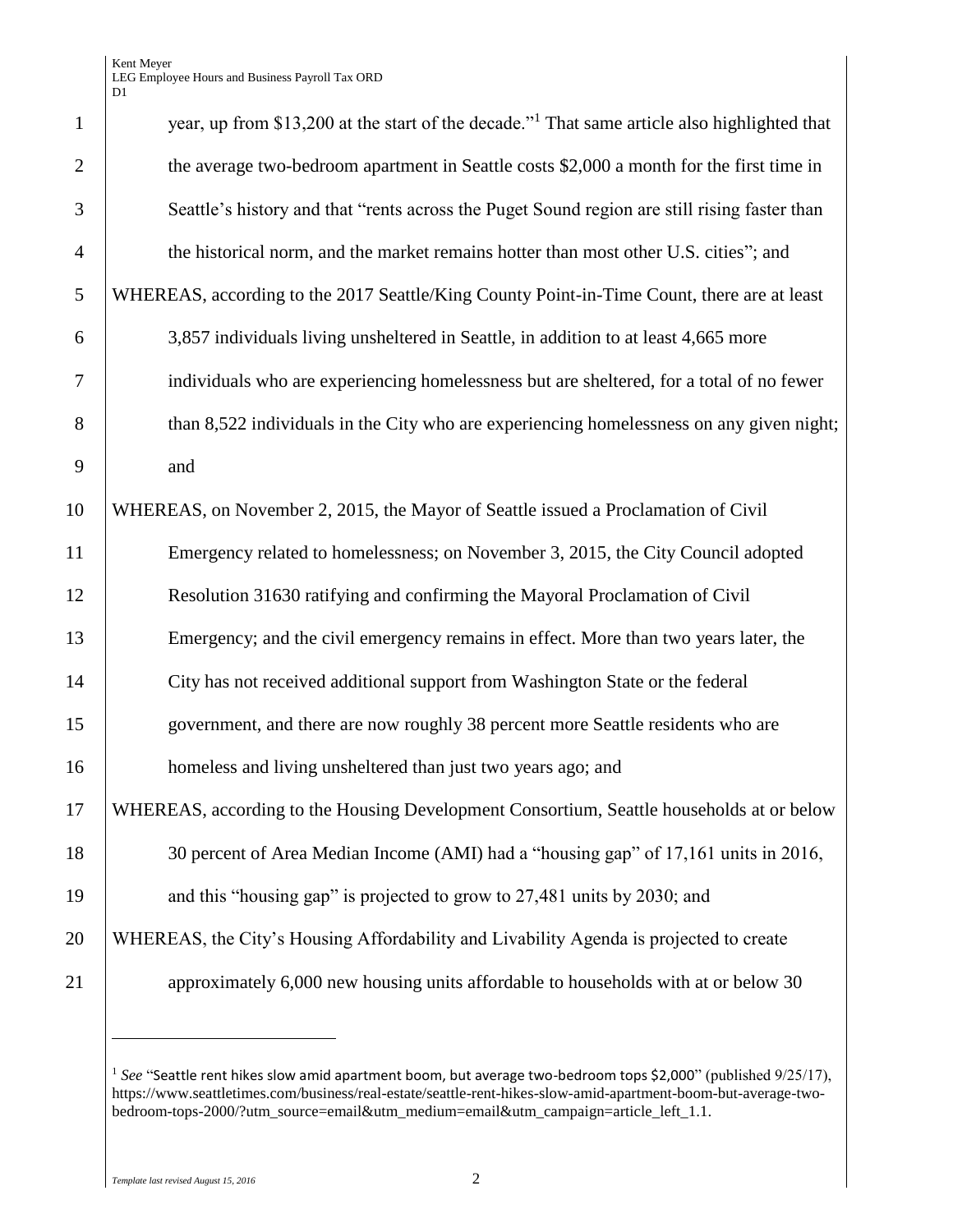| $\mathbf{1}$   | percent AMI over the next ten years, which will still leave a severe shortage of housing     |
|----------------|----------------------------------------------------------------------------------------------|
| $\overline{2}$ | for low-income residents who are either currently unhoused or at risk of becoming            |
| 3              | unhoused; and                                                                                |
| $\overline{4}$ | WHEREAS, The City of Seattle and the non-profit sector cannot address the twin crises of     |
| 5              | homelessness and lack of affordable housing on their own. In addition, existing resources    |
| 6              | at the City's disposal—including state, county, federal, and private resources—have been     |
| 7              | inadequate despite the best efforts of many individuals and publicly and privately           |
| 8              | managed programs; and                                                                        |
| 9              | WHEREAS, all sectors of our society must work together to address and resolve the civil      |
| 10             | emergency related to homelessness, and to ensure that there are sufficient resources to      |
| 11             | realize Seattle's and King County's commitment to making sure that no person                 |
| 12             | experiences homelessness; that if one does, it is rare, brief and only a one-time            |
| 13             | occurrence; and that racial disparities are eliminated. This collaborative effort requires   |
| 14             | the active engagement of interested and affected stakeholders, including non-profit          |
| 15             | organizations, affordable housing providers, faith and civic leaders, businesses, labor, and |
| 16             | community members; and                                                                       |
| 17             | WHEREAS, on November 20, 2017, the City Council unanimously adopted Resolution 31782,        |
| 18             | establishing a process by which The City of Seattle will determine new progressive           |
| 19             | revenues including an Employee Hours Tax, expressing the City Council's intent to            |
| 20             | impose such potential revenues, and expressing the City Council's intent to make             |
| 21             | investments with these revenues that would assist people who are homeless or at a high       |
| 22             | risk of becoming homeless in obtaining and retaining stable housing; and                     |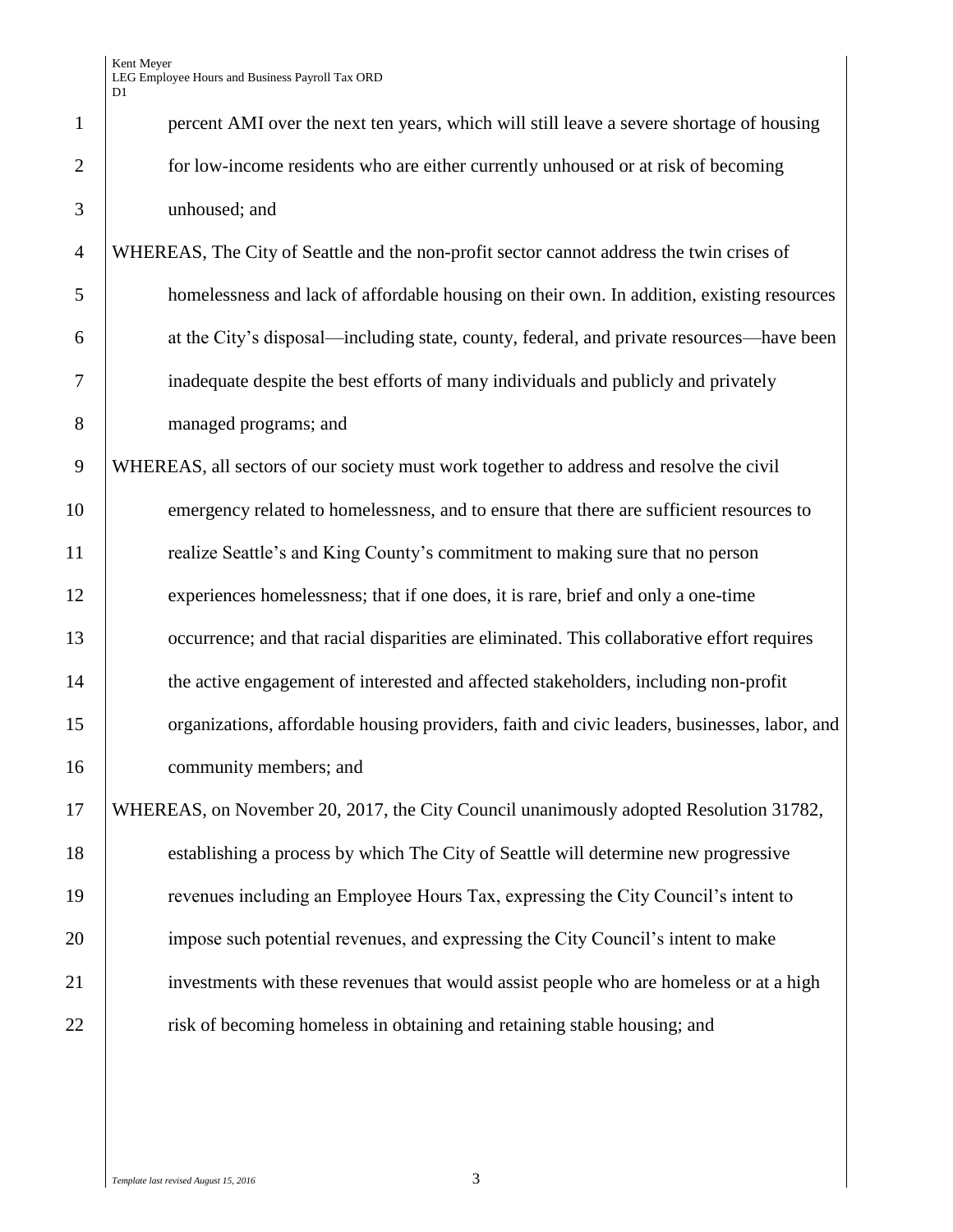Kent Meyer LEG Employee Hours and Business Payroll Tax ORD D1

| $\mathbf{1}$   | WHEREAS, Resolution 31782 established a Progressive Revenue Task Force ("Task Force")              |  |
|----------------|----------------------------------------------------------------------------------------------------|--|
| $\overline{2}$ | and requested that the Task Force evaluate and determine "appropriate tax rates and                |  |
| 3              | possible exemption levels that are expected to yield between \$25 million and \$75 million         |  |
| $\overline{4}$ | in revenue per year"; and                                                                          |  |
| 5              | WHEREAS, the Progressive Revenue Task Force's March 9, 2018, final report recommended              |  |
| 6              | that the City seek to collect \$75 million from a new Employee Hours Tax, a new Payroll            |  |
| $\overline{7}$ | Tax, or both to address homelessness and affordable housing; and                                   |  |
| 8              | WHEREAS, the City intends to exercise its taxing authority, as granted by the Washington State     |  |
| 9              | Constitution and as authorized by the Washington State Legislature; and                            |  |
| 10             | WHEREAS, the City intends to spend the proceeds of a new business tax as described in the          |  |
| 11             | spending plan in Resolution _____; NOW THEREFORE,                                                  |  |
| 12             | BE IT ORDAINED BY THE CITY OF SEATTLE AS FOLLOWS:                                                  |  |
| 13             | Section 1. A new Chapter 5.37 is added to the Seattle Municipal Code as follows:                   |  |
| 14             | <b>Chapter 5.37 EMPLOYEE HOURS TAX</b>                                                             |  |
| 15             | 5.37.010 Administrative provisions                                                                 |  |
| 16             | All of the provisions contained in Chapter 5.55 shall have full force and application with respect |  |
| 17             | to taxes imposed under the provisions of this Chapter 5.37 except as may be expressly stated to    |  |
| 18             | the contrary herein.                                                                               |  |
|                |                                                                                                    |  |
|                |                                                                                                    |  |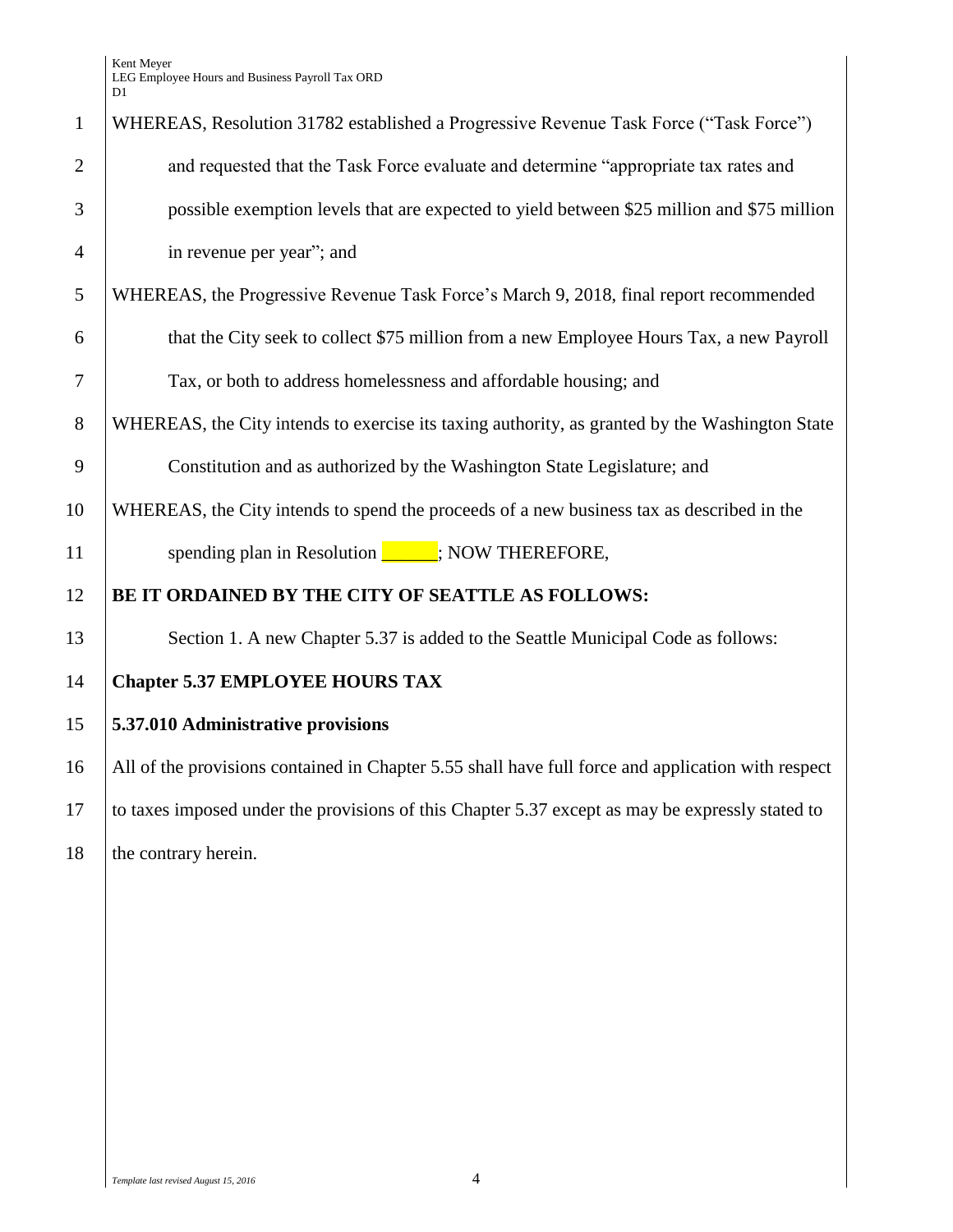#### **5.37.020 Definitions**

2 The definitions contained in Chapter 5.30 shall be fully applicable to this Chapter 5.37 except as may be expressly stated to the contrary herein. The following additional definitions shall apply 4 | throughout this Chapter 5.37:

 "Employee" means any person who performs work, labor, or services for a business, is on the business's payroll, and performs any part of their duties within the City of Seattle. For purposes of this Chapter 5.37, the term "employee" also includes all full-time, part-time, and temporary employees or workers on the business's payroll. A business's payroll includes the payroll of any related company that acts as a paymaster for the related entities. Members of limited liability companies, professional limited liability companies, and partners shall be considered employees.

12 The "Full-time employee" means an employee who works at least 480 hours in a quarter of a calendar year.

14 "<sup>Part-time</sup> employee" means an employee who works fewer than 480 hours in a quarter 15 of a calendar year.

 "Payroll" means the remuneration by a business to the employees who perform work, labor, services, or make other similar contributions for the business. Payroll includes, but is not limited to, salaries, wages, tips, or other draws or distributions made to employees, officers, partners, or members of limited liability companies and professional limited liability companies as compensation for their labor and services.

**5.37.030 Tax imposed—Measure of the tax**

22 A. An employee hours tax is hereby levied upon and shall be collected from every

person for the act or privilege of engaging in business activities within the City. The tax shall be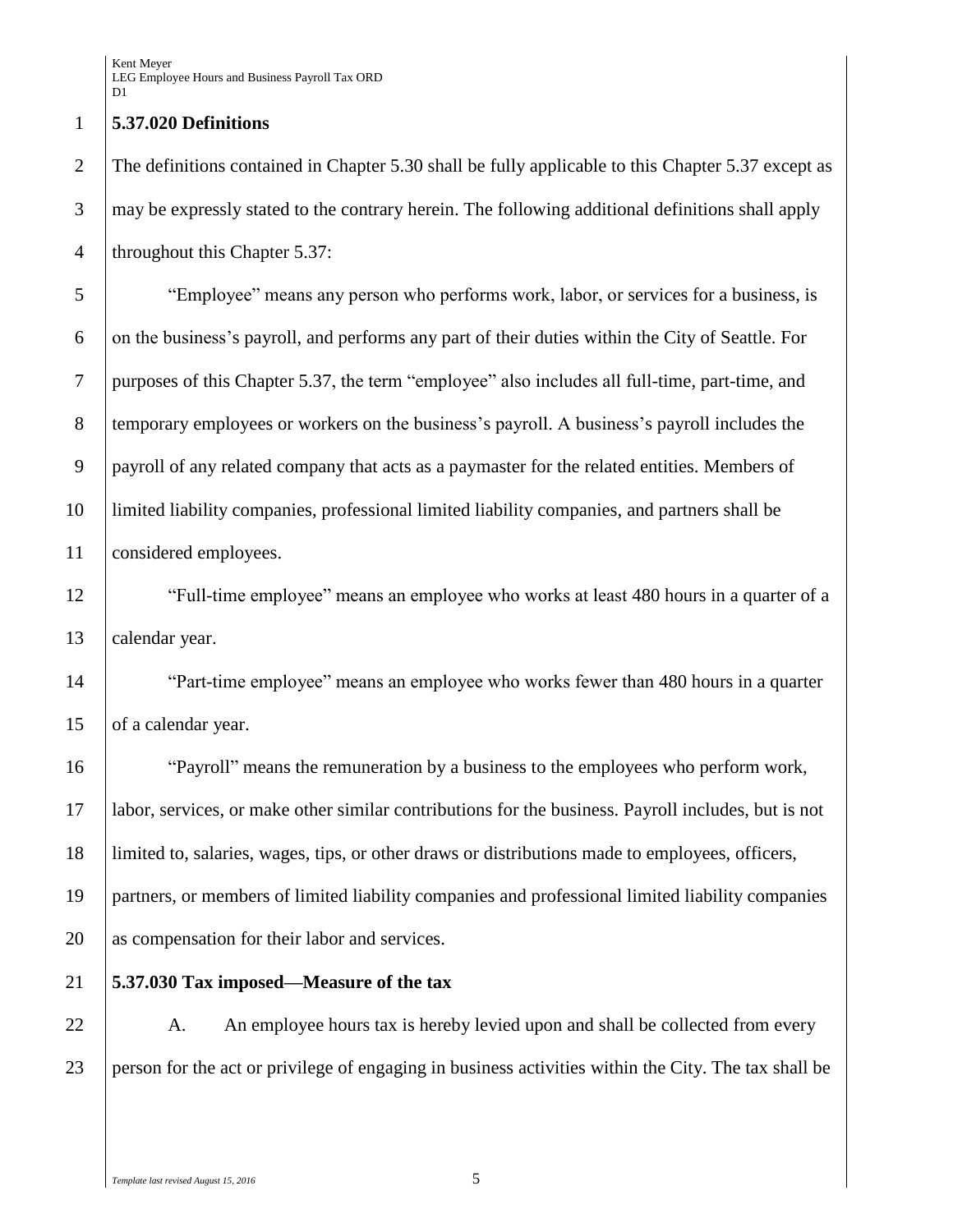Kent Meyer LEG Employee Hours and Business Payroll Tax ORD D<sub>1</sub>

1 measured by the number of employee hours of work conducted within the City during each quarter of the calendar year.

 B. The amount of the tax shall be equal to the employee hours worked within the City during each quarter of the calendar year, multiplied by the rate of \$0.26042 per hour worked. The employee hours worked exclude vacation and sick leave hours. If an employee works both within and outside the City, it will be the responsibility of the business to calculate and report the number of hours worked within the City.

 C. Alternative Full Time Equivalent (FTE) calculation method. A business may choose to calculate its quarterly employee hours tax based on the number of its FTE employees as follows:

11 1. Calculation of FTEs. The number of FTE employees for each quarter of the calendar year is (a) the number of a business's full-time employees for the quarter, plus (b) 13 the sum of the hours worked by part-time employees in the quarter divided by 480 hours.

14 2. Tax. Any fractional FTE remaining after the determination of FTE employees under subsection 5.37.030.C.1 shall be rounded up to the nearest whole number. Once 16 the number of FTE employees is thus determined, that number shall be multiplied by \$125 to determine the quarterly employee hours tax. Once the FTE alternative method is used, it must be used for all future reporting periods, unless a change is approved by the Director.

 D. Businesses with more than one place of business must use the same method of 20 calculation for all places of business.

 E. The tax applies to employee hours worked or FTEs inside the City regardless of whether the place of business is located within or outside the City.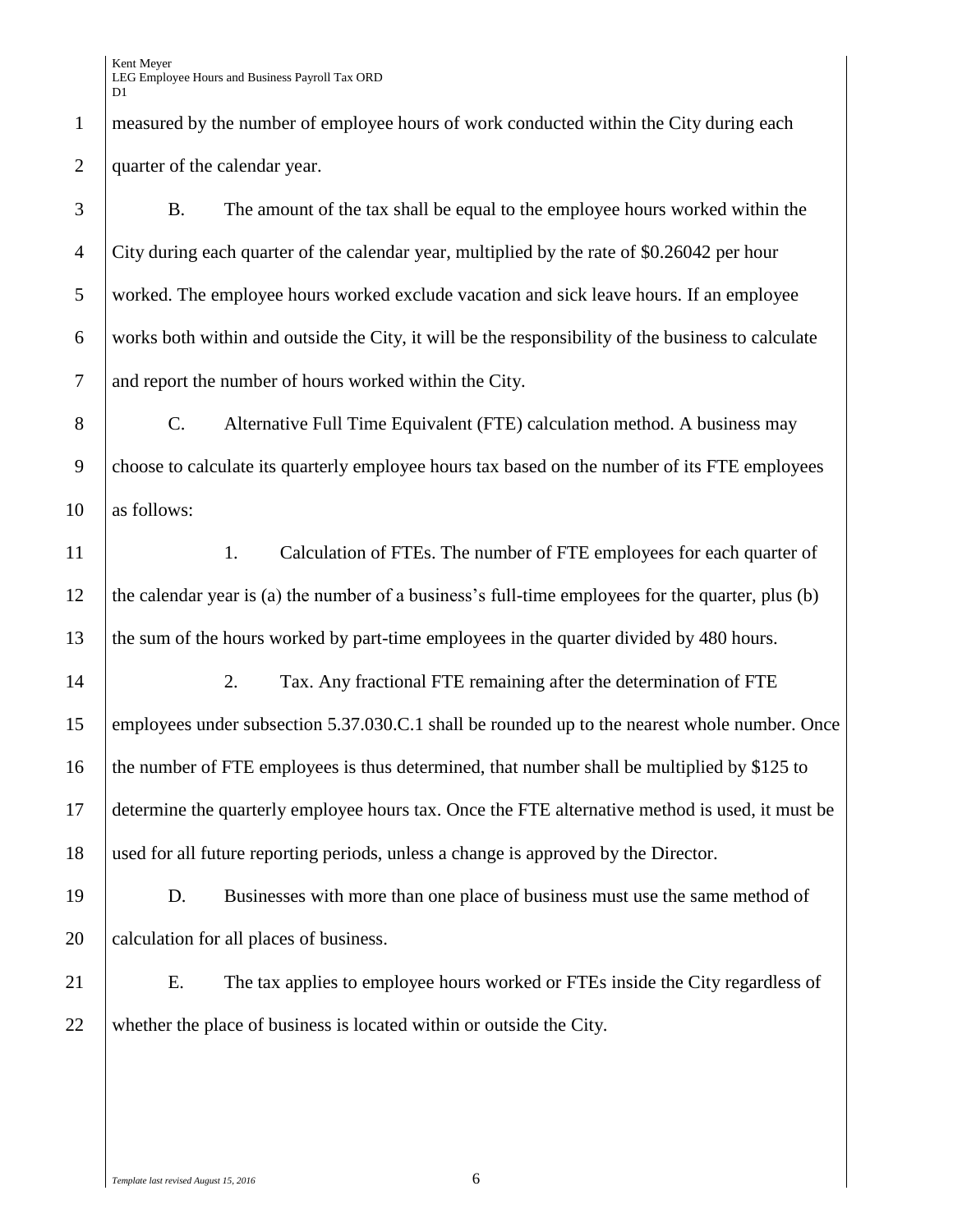F. Temporary employment agencies that supply temporary employees to businesses engaging in business activities within the City, and pay the temporary employee's salary or other compensation, shall report and pay the tax on all such temporary employees. Businesses engaging temporary employees who are on the business's payroll shall report and pay the tax on the employee hours of such temporary employees, whether or not they are from an employment agency.

 G. The employee hours tax imposed by this Section 5.37.030 shall be in effect during 2019 and 2020 and shall no longer be imposed beginning January 1, 2021 when the business 9 payroll tax in Chapter 5.38 becomes effective. All employee hour tax obligations under this Chapter 5.37 for 2019 and 2020 will remain in effect and due and payable as scheduled.

### **5.37.040 Employee hours tax—When due**

 Taxpayers that file and pay their business license tax under Chapter 5.45 on a quarterly basis shall file and pay the employee hours tax on a quarterly basis and taxpayers that file and pay their business license tax under Chapter 5.45 on an annual basis shall file and pay the employee hours tax on an annual basis. Taxpayers shall report the employee hours tax on forms as prescribed by the Director. Taxpayers discontinuing their business activities in Seattle shall report and pay the employee hours tax at the same time as their final business license tax return under Chapter 5.45 is due.

# **5.37.050 Exemptions from the employee hours tax**

20 A. The following are exempt from the employee hour tax:

21 | 1. Any business having taxable gross income under Chapter 5.45 of  $22 \mid $20,000,000$  or less in the most recent complete calendar year.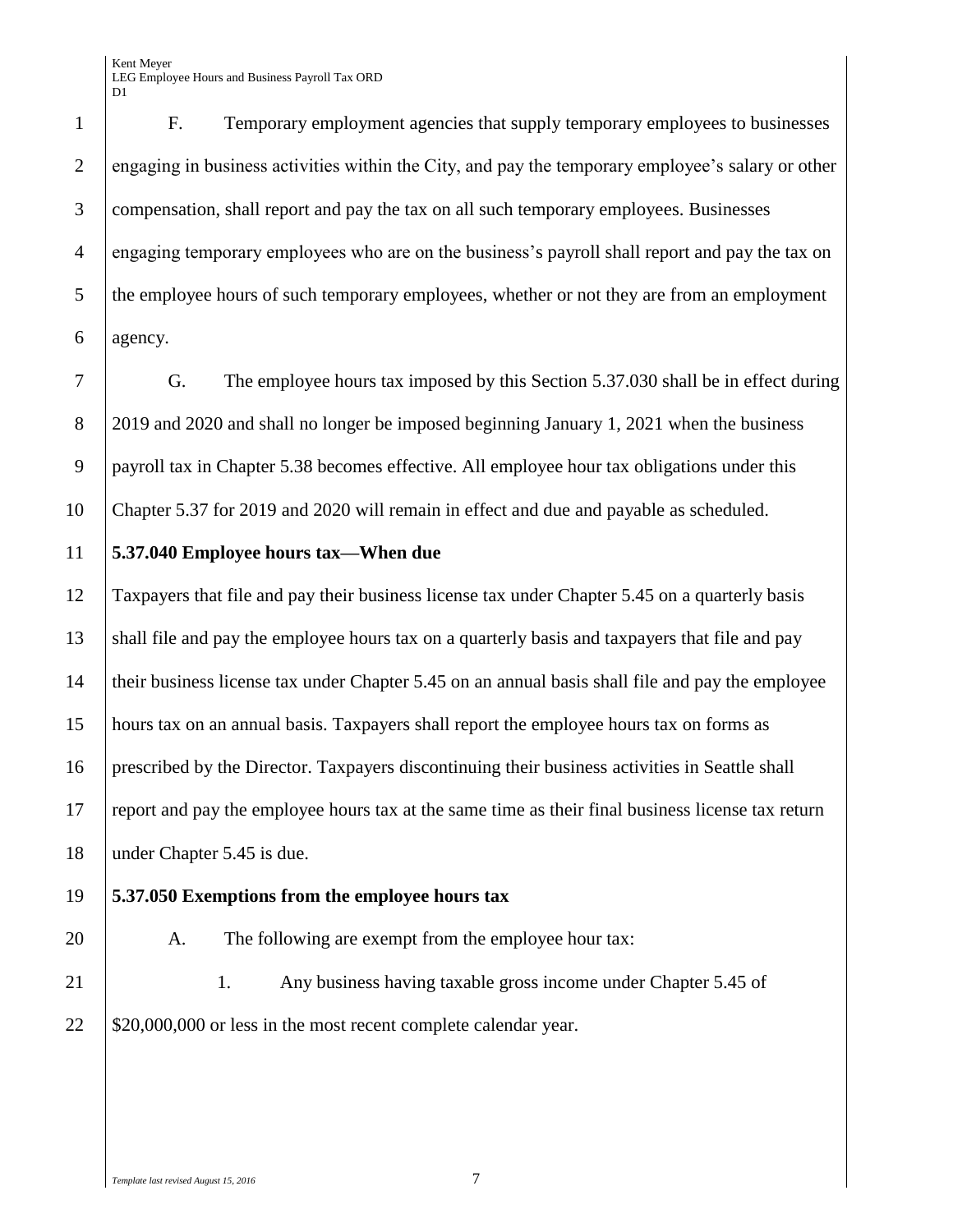| $\mathbf{1}$   | 2.                                            |                | Businesses that are preempted from taxation by cities pursuant to federal                           |
|----------------|-----------------------------------------------|----------------|-----------------------------------------------------------------------------------------------------|
| $\overline{2}$ |                                               |                | or state statutes or regulations, including, but not limited to, the following:                     |
| 3              |                                               | a.             | Insurance businesses and their agents as defined by RCW                                             |
| $\overline{4}$ |                                               |                | 48.01.050 and 48.17.010, respectively, and whose total revenue is exempt from the business          |
| 5              | license tax per Chapter 5.45.                 |                |                                                                                                     |
| 6              |                                               | $\mathbf b$ .  | Businesses that only sell, manufacture, or distribute motor vehicle                                 |
| $\overline{7}$ |                                               |                | fuel as defined in RCW 82.38.020 and exempted under RCW 82.38.080.                                  |
| 8              |                                               | $\mathbf{c}$ . | Businesses that only distribute or sell liquor as defined in RCW                                    |
| 9              | 66.04.010 and exempted in RCW 66.08.120.      |                |                                                                                                     |
| 10             |                                               | d.             | Federal and state government agencies and subdivisions.                                             |
| 11             | 3.                                            |                | Non-profit organizations as defined in Section 5.30.040.                                            |
| 12             |                                               |                | 5.37.060 Tax in addition to other license fees or taxes                                             |
| 13             |                                               |                | The tax imposed herein shall be in addition to any license fee or tax imposed or levied under any   |
| 14             |                                               |                | other law, statute, or ordinance whether imposed or levied by the City, the State, or other         |
| 15             | governmental entity or political subdivision. |                |                                                                                                     |
| 16             | 5.37.070 Tax part of operating overhead       |                |                                                                                                     |
| 17             |                                               |                | It is not the intention of this Chapter 5.37 that the taxes herein levied upon persons engaging in  |
| 18             |                                               |                | business be construed as taxes upon the purchasers or customers, but that taxes shall be levied     |
| 19             |                                               |                | upon, and collectible from, the person engaging in the business activities herein designated and    |
| 20             |                                               |                | that such taxes or fees shall constitute a part of the operating overhead or cost of doing business |
| 21             | of such persons.                              |                |                                                                                                     |
|                |                                               |                |                                                                                                     |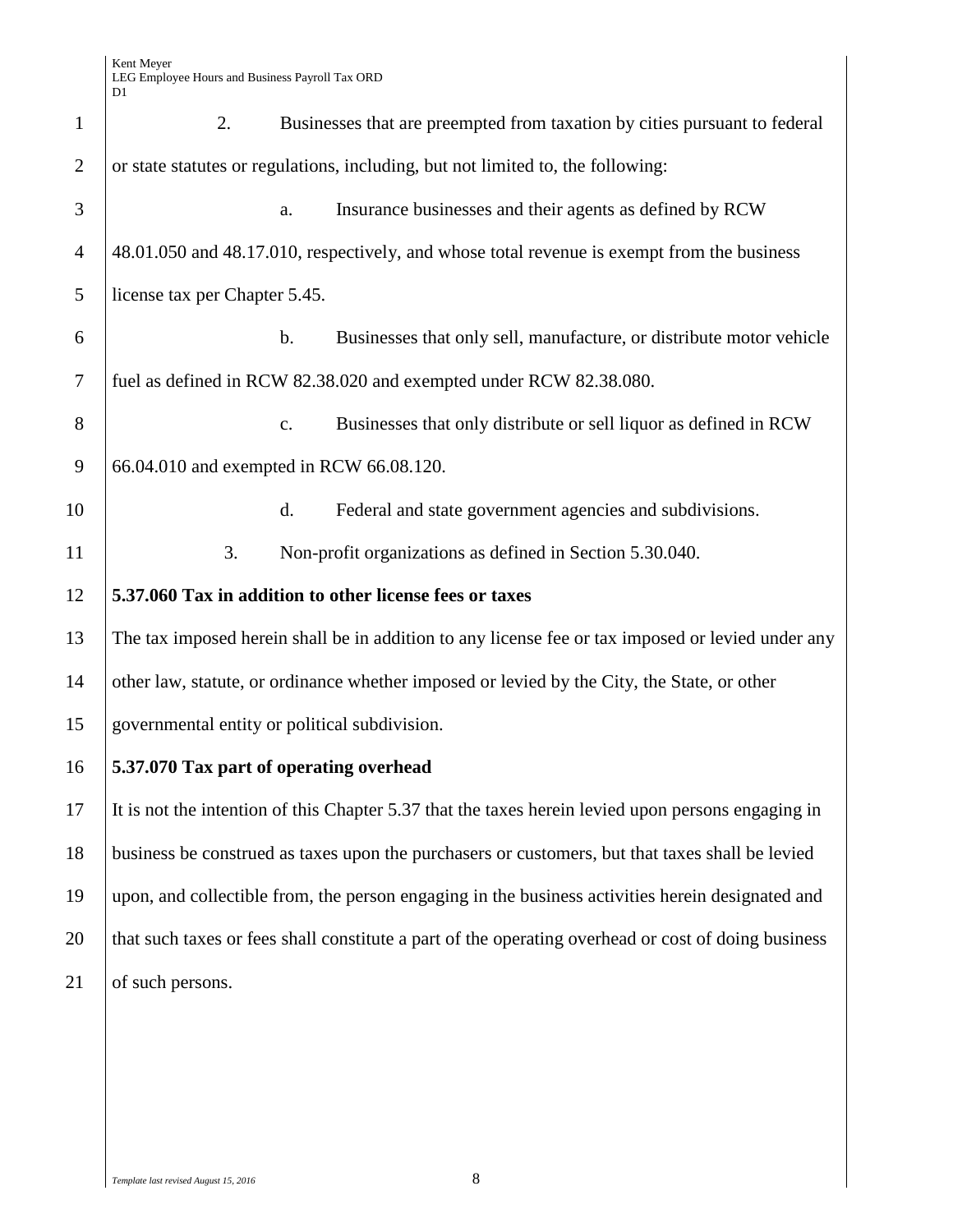# **5.37.080 Rules and regulations**

 The Director shall adopt, publish, and enforce rules and regulations not inconsistent with this Chapter 5.37 for the purpose of carrying out the provisions of this Chapter 5.37, including but not limited to rules to determine employee hours worked within the City.

Section 2. A new Chapter 5.38 is added to the Seattle Municipal Code as follows:

# **Chapter 5.38 BUSINESS PAYROLL TAX**

# **5.38.010 Administrative provisions**

8 All of the provisions contained in Chapter 5.55 shall have full force and application with respect to taxes imposed under the provisions of this Chapter 5.38 except as may be expressly stated to 10 the contrary herein.

# **5.38.020 Definitions**

 The definitions contained in Chapter 5.30 shall be fully applicable to this Chapter 5.38 except as may be expressly stated to the contrary herein. The following additional definitions shall apply 14 | throughout this Chapter 5.38:

 "Employee" means any person who performs work, labor, or services for a business, is 16 on the business's payroll, and performs any part of their duties within the City of Seattle. For purposes of this Chapter 5.38, the term "employee" also includes all full-time, part-time, and temporary employees or workers on the business's payroll. A business's payroll includes the payroll of any related company that acts as a paymaster for the related entities. Members of limited liability companies, professional limited liability companies, and partners shall be 21 considered employees.

**Payroll** "Payroll" means the regular remuneration by a business to the employees who perform work, labor, services, or make other similar contributions for the business. Payroll includes, but is not limited to, salaries, wages, tips, or other draws or distributions made to employees,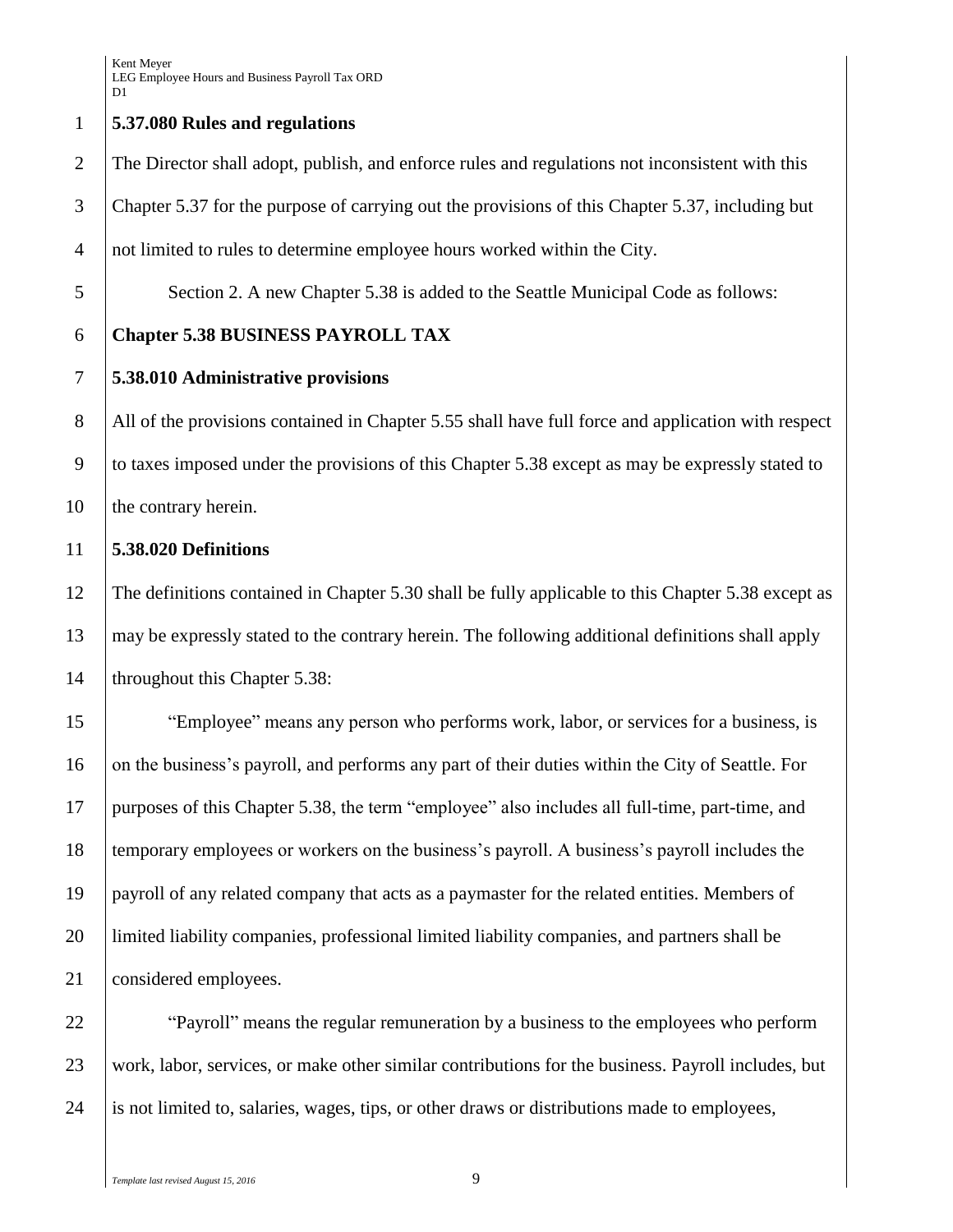Kent Meyer LEG Employee Hours and Business Payroll Tax ORD D<sub>1</sub>

 officers, partners, or members of limited liability companies and professional limited liability companies as compensation for their labor and services.

 "Taxable payroll" means the portion of payroll a business pays an employee during the quarter of the calendar year multiplied by a fraction, the numerator of which is the employee's hours worked within the City during the quarter of the calendar year and the denominator of which is the total hours that the employee worked during the quarter of the calendar year. The employee hours worked exclude vacation and sick leave hours. If an employee works both 8 within and outside the City, it will be the responsibility of the business to calculate and report the number of hours worked within the City.

#### **5.38.030 Business payroll tax imposed—Measure of the tax**

11 | A. Beginning January 1, 2021, a business payroll tax is hereby levied upon and shall be collected from every person for the act or privilege of engaging in business activities within the City. The tax shall be measured by the taxable payroll of the employees of the business that work within the City during each quarter of the calendar year.

 B. For each quarter of the calendar year, the amount of the business payroll tax shall be equal to the taxable payroll for all employees of the business for that quarter of the calendar 17 vear, multiplied by the rate of 0.7 percent.

 C. The tax applies to businesses with employee hours worked inside the City regardless of whether the place of business is located within or outside the City.

 D. Temporary employment agencies that supply temporary employees to business engaging in business activities within the City, and pay the temporary employee's salary or other 22 compensation, shall report and pay the tax based on the taxable payroll on all such temporary 23 employees. Businesses engaging temporary employees who are on the business's payroll shall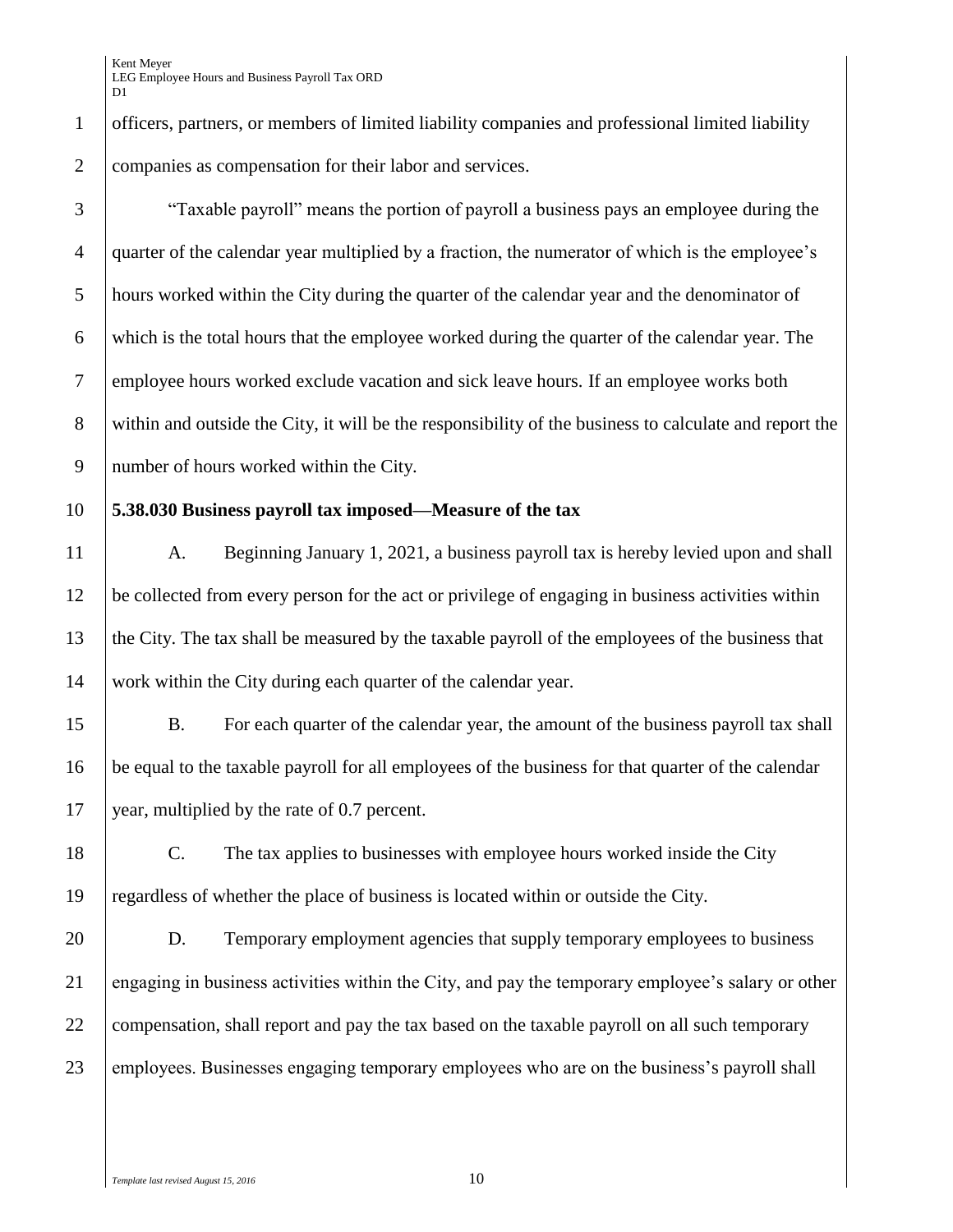Kent Meyer LEG Employee Hours and Business Payroll Tax ORD D<sub>1</sub>

1 report and pay the tax based on the taxable payroll of such temporary employees, whether or not 2 they are from an employment agency.

### 3 **5.38.040 Business payroll tax—When due**

4 Taxpayers that file and pay their business license tax under Chapter 5.45 on a quarterly basis 5 shall file and pay the business payroll tax on a quarterly basis and taxpayers that file and pay 6 their business license tax under Chapter 5.45 on an annual basis shall file and pay the business 7 payroll tax on an annual basis. Taxpayers shall report the business payroll tax on forms as 8 prescribed by the Director. Taxpayers discontinuing their business activities in Seattle shall 9 report and pay the tax at the same time as their final business license tax return under Chapter  $10 \, \text{J}$  5.45 is due.

### 11 **5.38.050 Exemptions from the business payroll tax**

12 A. The following are exempt from the business payroll tax: 1. Any business having taxable gross income under Chapter 5.45 of \$20,000,000 or less in the most recent complete calendar year. 2. Businesses that are preempted from taxation by cities pursuant to federal 16 or state statutes or regulations, including, but not limited to, the following: 17 a. Insurance businesses and their agents as defined by RCW 48.01.050 and 48.17.010, respectively, and whose total revenue is exempt from the business license tax per Chapter 5.45. **b.** Businesses that only sell, manufacture, or distribute motor vehicle fuel as defined in RCW 82.38.020 and exempted under RCW 82.38.080.

22 **c.** Businesses that only distribute or sell liquor as defined in RCW 23 66.04.010 and exempted in RCW 66.08.120.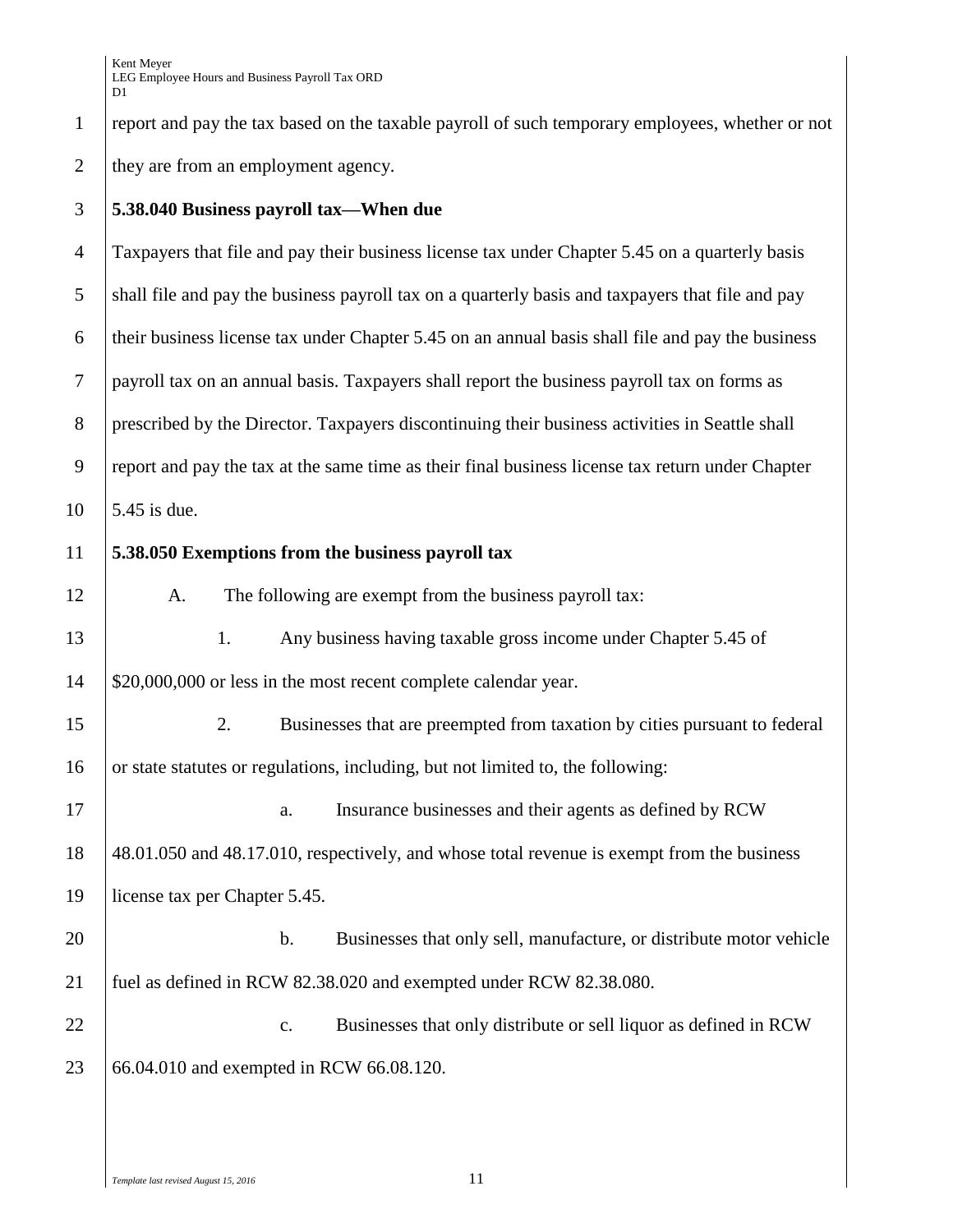d. Federal and state government agencies and subdivisions.

2 3. Non-profit organizations as defined in Section 5.30.040.

# **5.38.060 Tax in addition to other license fees or taxes**

 The tax imposed herein shall be in addition to any license fee or tax imposed or levied under any 5 | other law, statute, or ordinance whether imposed or levied by the City, the State, or other governmental entity or political subdivision.

# **5.38.070 Tax part of operating overhead**

 It is not the intention of this Chapter 5.38 that the taxes herein levied upon persons engaging in business be construed as taxes upon the purchasers or customers, but that taxes shall be levied upon, and collectible from, the person engaging in the business activities herein designated and that such taxes or fees shall constitute a part of the operating overhead or cost of doing business 12 of such persons.

# **5.38.080 Rules and regulations**

14 A. The Director shall adopt, publish, and enforce rules and regulations not inconsistent with this Chapter 5.38 for the purpose of carrying out the provisions of this Chapter 5.38, including but not limited to rules to determine methods for calculating taxable payroll, including safe harbor reporting procedures.

 B. The Director shall prescribe and taxpayers shall file returns for the business payroll tax for 2019 and 2020 to provide the Director with information regarding the taxpayers' **taxable payroll for those years.** 

21 | Section 3. Section 5.30.010 of the Seattle Municipal Code, last amended by Ordinance 22 | 125324, is amended as follows: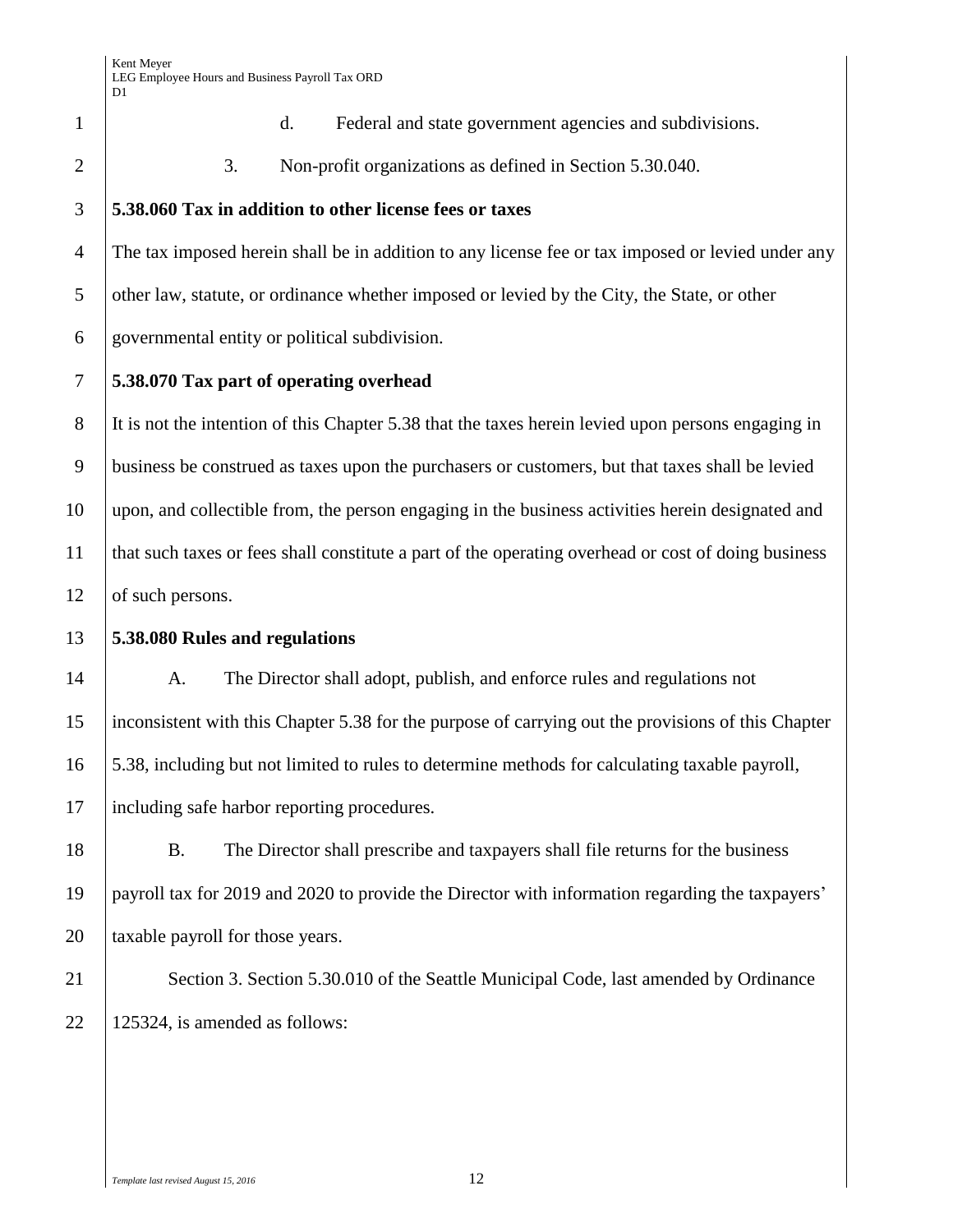### **5.30.010 Definition provisions**

 The definitions contained in this Chapter 5.30 shall apply to the following chapters of the Seattle Municipal Code: Chapters 5.32 (Amusement Devices), 5.35 (Commercial Parking Tax), 5.37 (Employee Hours Tax), 5.38 (Business Payroll Tax), 5.40 (Admission Tax), 5.45 (Business License Tax), 5.46 (Square Footage Tax), 5.48 (Business Tax—Utilities), 5.50 (Firearms and Ammunition Tax), 5.52 (Gambling Tax), 5.53 (Sweetened Beverage Tax), and 5.55 (General Administrative Provisions) unless expressly provided for otherwise therein, and shall also apply to other chapters and sections of the Seattle Municipal Code in the manner and to the extent expressly indicated in each chapter or section. Words in the singular number shall include the plural and the plural shall include the singular. Words in one gender shall include the other genders. 12 Section 4. Subsections 5.30.060.B and 5.30.060.C of the Seattle Municipal Code, which section was last amended by Ordinance 125324, is amended as follows: **5.30.060 Definitions, T—Z** \*\*\* B. "Taxable gross income of the business and the value of products," as used in Section 5.55.030 to determine the business license tax certificate fee, and "taxable gross income" ((means)) mean the taxpayer's total amount of gross proceeds of sale, gross income of the business, and the value of products, less any deductions available to the taxpayer under Chapter 5.45. C. "Taxpayer" means any "person," as herein defined, required by Chapter 5.55 to have a business license tax certificate, or liable for any license, tax, or fee, or for the collection of

23 any tax or fee, under Chapters 5.32 (Revenue Code), 5.35 (Commercial Parking Tax), 5.37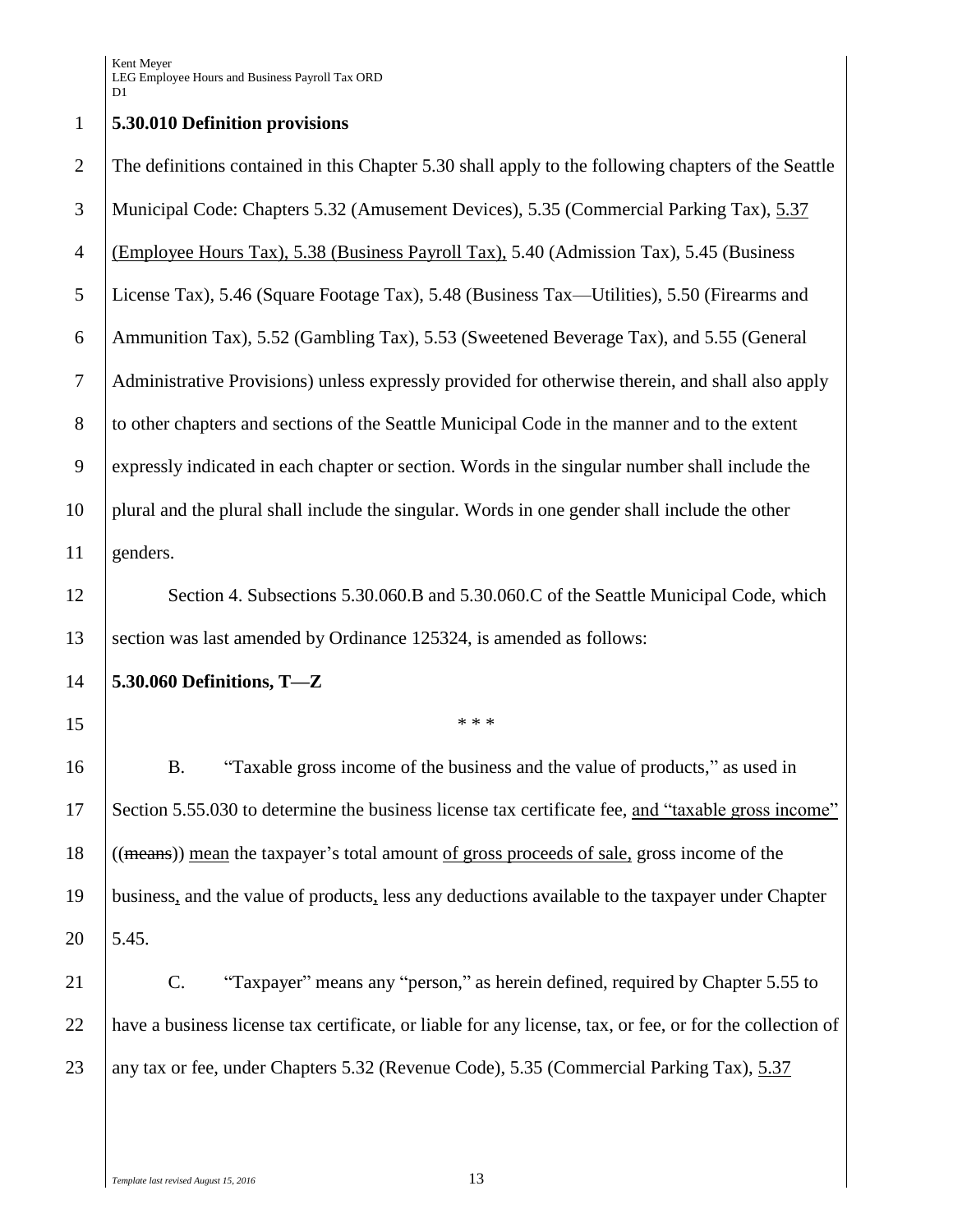| $\mathbf{1}$   | (Employee Hours Tax), 5.38 (Business Payroll Tax), 5.40 (Admission Tax), 5.45 (Business            |
|----------------|----------------------------------------------------------------------------------------------------|
| $\overline{2}$ | License Tax), 5.46 (Square Footage Tax), 5.48 (Business Tax—Utilities), 5.50 (Firearms and         |
| 3              | Ammunition Tax), 5.52 (Gambling Tax), and 5.53 (Sweetened Beverage Tax), or who engages            |
| $\overline{4}$ | in any business or who performs any act for which a tax or fee is imposed under those chapters.    |
| 5              | Section 5. Section 5.55.010 of the Seattle Municipal Code, which was last amended by               |
| 6              | Ordinance 125324, is amended as follows:                                                           |
| $\tau$         | 5.55.010 Application of chapter stated                                                             |
| $8\,$          | Unless expressly stated to the contrary in each chapter, the provisions of this Chapter 5.55 shall |
| 9              | apply with respect to the licenses and taxes imposed under this Chapter 5.55 and Chapters 5.32     |
| 10             | (Amusement Devices), 5.35 (Commercial Parking Tax), 5.37 (Employee Hours Tax), ((Taxes),))         |
| 11             | 5.38 (Business Payroll Tax), 5.40 (Admission Tax), 5.45 (Business License Tax), 5.46 (Square       |
| 12             | Footage Tax), 5.48 (Business Tax—Utilities), 5.50 (Firearms and Ammunition Tax), 5.52              |
| 13             | (Gambling Tax), 5.53 (Sweetened Beverage Tax), and under other titles, chapters, and sections      |
| 14             | in such manner and to such extent as indicated in each such title, chapter, or section.            |
| 15             | Section 6. Subsection 5.55.040.A of the Seattle Municipal Code, which section was last             |
| 16             | amended by Ordinance 125324, is amended as follows:                                                |
| 17             | 5.55.040 When due and payable—Reporting periods—Monthly, quarterly, and annual                     |
| 18             | returns—Threshold provisions—Computing time periods—Failure to file returns                        |
| 19             | Other than any annual license fee or registration fee assessed under this Chapter<br>A.            |
| 20             | 5.55, the taxes imposed by Chapters 5.32 (Amusement Devices), 5.35 (Commercial Parking             |
| 21             | Tax), 5.37 (Employee Hours Tax), 5.38 (Business Payroll Tax), 5.40 (Admission Tax), 5.45           |
| 22             | (Business License Tax), 5.46 (Square Footage Tax), 5.48 (Business Tax—Utilities), 5.50             |
| 23             | (Firearms and Ammunition Tax), 5.52 (Gambling Tax), and 5.53 (Sweetened Beverage Tax)              |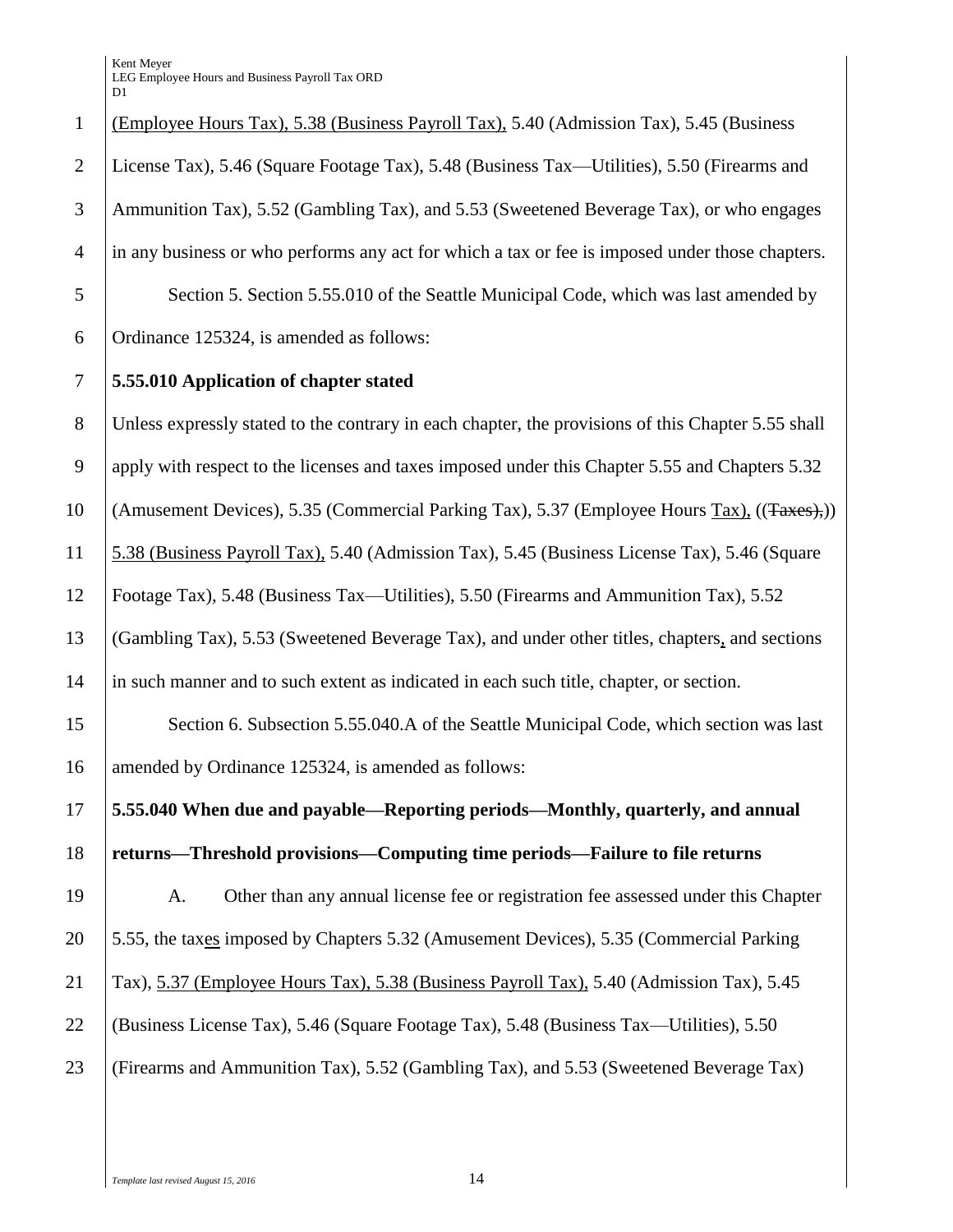1 shall be due and payable in quarterly installments. The Director may use discretion to assign businesses to a monthly or annual reporting period depending on the tax amount owing or type of tax. Taxes imposed by subsections 5.52.030.A.2 and 5.52.030.B.2 for punchboards and pulltabs shall be due and payable in monthly installments. Tax returns and payments are due on or before 5 the last day of the next month following the end of the assigned reporting period covered by the return.

7 Section 7. Subsection 5.55.060. A of the Seattle Municipal Code, which section was last 8 amended by Ordinance 125324, is amended as follows:

# **5.55.060 Records to be preserved—Examination—Inspection—Search warrants—Estoppel to question assessment**

11 A. Every person liable for any fee or tax imposed by this Chapter 5.55 and Chapters 5.32, 5.35, 5.37, 5.38, 5.40, 5.45, 5.46, 5.48, 5.50, 5.52, and 5.53 shall keep and preserve, for a period of five years after filing a tax return, such records as may be necessary to determine the 14 amount of any fee or tax for which the person may be liable; which records shall include copies of all federal income tax and state tax returns and reports made by the person. All books, records, papers, invoices, ticket stubs, vendor lists, gambling games, and payout information, inventories, stocks of merchandise, and other data, including federal income tax and state tax returns, and reports needed to determine the accuracy of any taxes due, shall be open for inspection or examination at any time by the Director or a duly authorized agent. Every person's business premises shall be open for inspection or examination by the Director or a duly authorized agent. For the purposes of this Section 5.55.060, for the tax imposed by Chapter 5.53, "business premises" means wherever the person's business records and tax documents are maintained and does not mean every site owned or operated by the person.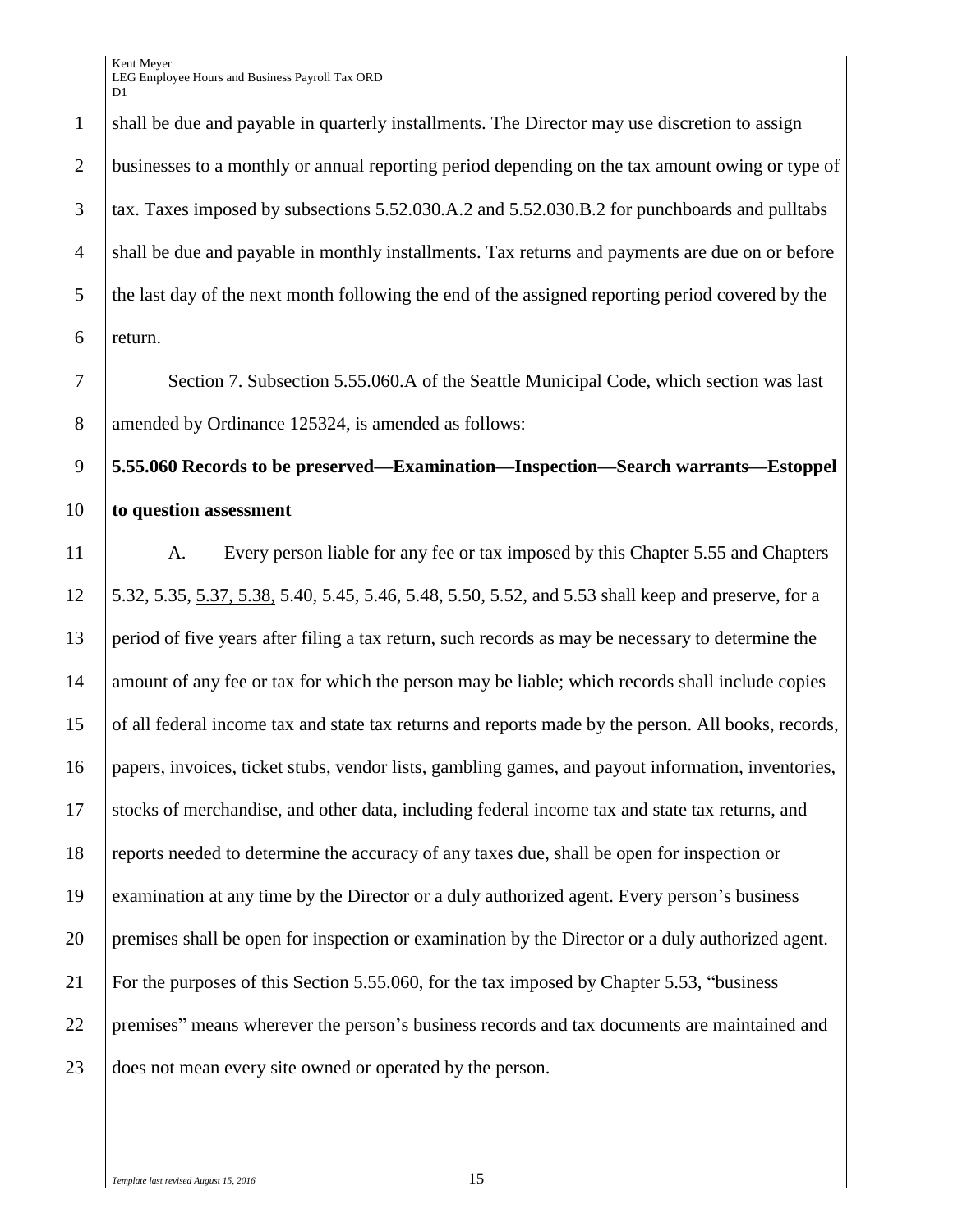| $\mathbf{1}$   | Section 8. Subsection 5.55.150.E of the Seattle Municipal Code, which section was last               |
|----------------|------------------------------------------------------------------------------------------------------|
| $\overline{2}$ | amended by Ordinance 125324, is amended as follows:                                                  |
| 3              | 5.55.150 Appeal to the Hearing Examiner                                                              |
| $\overline{4}$ | * * *                                                                                                |
| 5              | The Hearing Examiner shall ascertain the correct amount of the tax, fee, interest,<br>E.             |
| 6              | or penalty due either by affirming, reversing, or modifying an action of the Director. Reversal or   |
| $\overline{7}$ | modification is proper if the Director's assessment or refund denial violates the terms of this      |
| 8              | Chapter 5.55, or Chapters 5.30, 5.32, 5.35, 5.37, 5.38, 5.40, 5.45, 5.46, 5.48, 5.50, 5.52, or 5.53. |
| 9              | Section 9. Section 5.55.165 of the Seattle Municipal Code, last amended by Ordinance                 |
| 10             | 125324, is amended as follows:                                                                       |
| 11             | 5.55.165 Director of Finance and Administrative Services to make rules                               |
| 12             | The Director of Finance and Administrative Services shall have the power and it shall be the         |
| 13             | Director's duty, from time to time, to adopt, publish, and enforce rules and regulations not         |
| 14             | inconsistent with this Chapter 5.55, with Chapters 5.30, 5.32, 5.35, 5.37, 5.38, 5.40, 5.45, 5.46,   |
| 15             | 5.48, 5.50, 5.52, or 5.53, or with law for the purpose of carrying out the provisions of such        |
| 16             | chapters, and it shall be unlawful to violate or fail to comply with any such rule or regulation.    |
| 17             | Section 10. Subsections 5.55.220.A and 5.55.220.B of the Seattle Municipal Code, which               |
| 18             | section was last amended by Ordinance 125324, are amended as follows:                                |
| 19             | 5.55.220 Unlawful actions-Violation-Penalties                                                        |
| 20             | It shall be unlawful for any person subject to the provisions of this Chapter 5.55<br>A.             |
| 21             | or Chapters 5.32, 5.35, 5.37, 5.38, 5.40, 5.45, 5.46, 5.48, 5.50, 5.52, and 5.53:                    |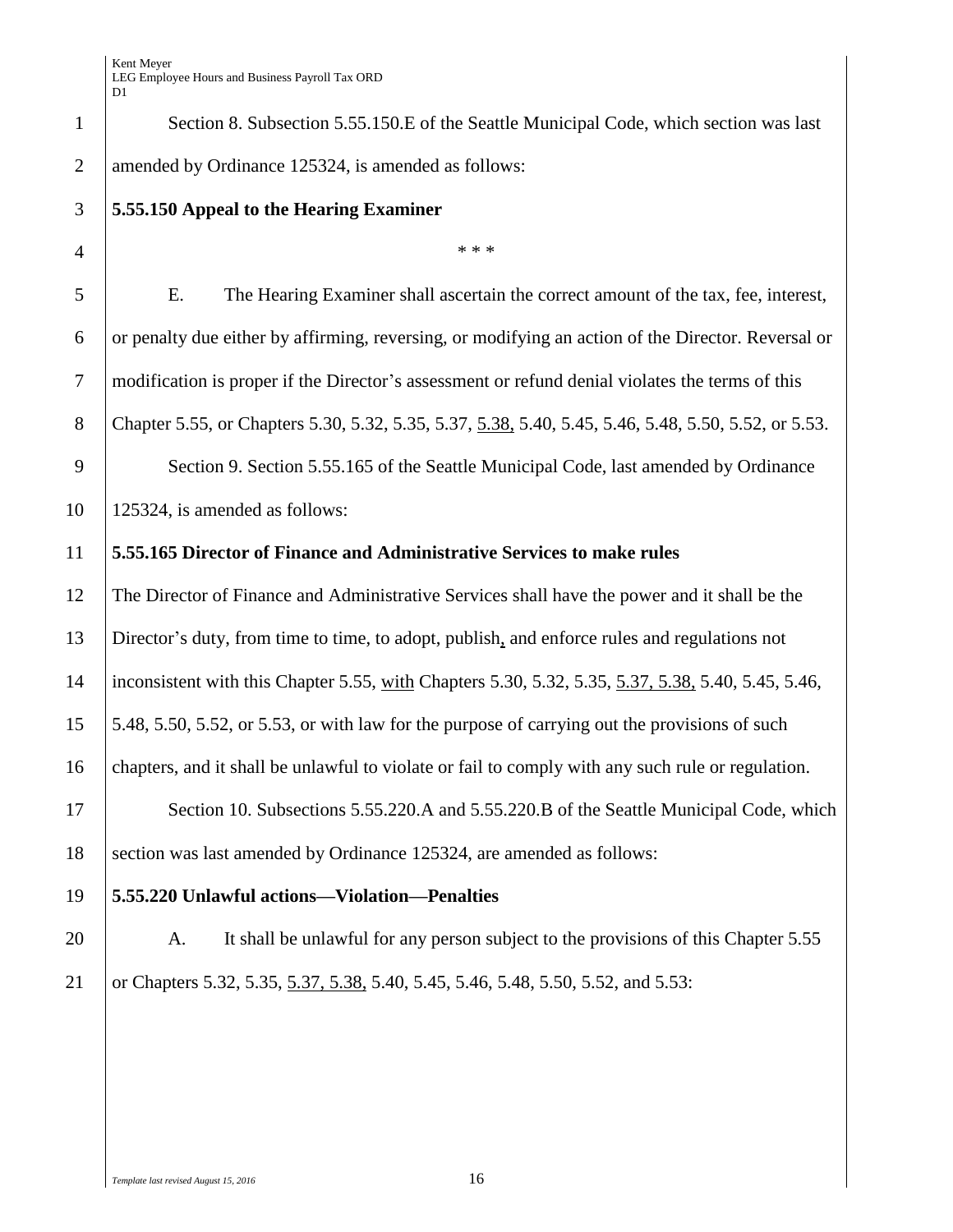| $\mathbf{1}$   | 1.                              | To violate or fail to comply with any of the provisions of this Chapter                               |
|----------------|---------------------------------|-------------------------------------------------------------------------------------------------------|
| $\overline{2}$ |                                 | 5.55, or Chapters 5.32, 5.35, 5.37, 5.38, 5.40, 5.45, 5.46, 5.48, 5.50, 5.52, and 5.53, or any lawful |
| 3              |                                 | rule or regulation adopted by the Director;                                                           |
| $\overline{4}$ | 2.                              | To make or manufacture any license required by this Chapter 5.55 except                               |
| 5              | upon authority of the Director; |                                                                                                       |
| 6              | 3.                              | To make any false statement on any license, application, or tax return;                               |
| 7              | 4.                              | To aid or abet any person in any attempt to evade payment of a license fee                            |
| 8              | or tax;                         |                                                                                                       |
| 9              | 5.                              | To refuse admission to the Director to inspect the premises and/or records                            |
| 10             |                                 | as required by this Chapter 5.55, or to otherwise interfere with the Director in the performance of   |
| 11             |                                 | duties imposed by Chapters 5.32, 5.35, 5.37, 5.38, 5.40, 5.45, 5.46, 5.48, 5.50, 5.52, and 5.53;      |
| 12             | 6.                              | To fail to appear or testify in response to a subpoena issued pursuant to                             |
| 13             |                                 | Section 3.02.120 in any proceeding to determine compliance with this Chapter 5.55 and Chapters        |
| 14             |                                 | 5.32, 5.35, 5.37, 5.38, 5.40, 5.45, 5.46, 5.48, 5.50, 5.52, and 5.53;                                 |
| 15             | 7.                              | To testify falsely in any investigation, audit, or proceeding conducted                               |
| 16             | pursuant to this Chapter 5.55;  |                                                                                                       |
| 17             | 8.                              | To continue to engage in any business activity, profession, trade, or                                 |
| 18             |                                 | occupation after the revocation of or during a period of suspension of a business license tax         |
| 19             |                                 | certificate issued under Section 5.55.030; or                                                         |
| 20             | 9.                              | In any manner, to hinder or delay the City or any of its officers in carrying                         |
| 21             |                                 | out the provisions of this Chapter 5.55 or Chapters 5.32, 5.35, 5.37, 5.38, 5.40, 5.45, 5.46, 5.48,   |
| 22             | 5.50, 5.52, and 5.53.           |                                                                                                       |
|                |                                 |                                                                                                       |
|                |                                 |                                                                                                       |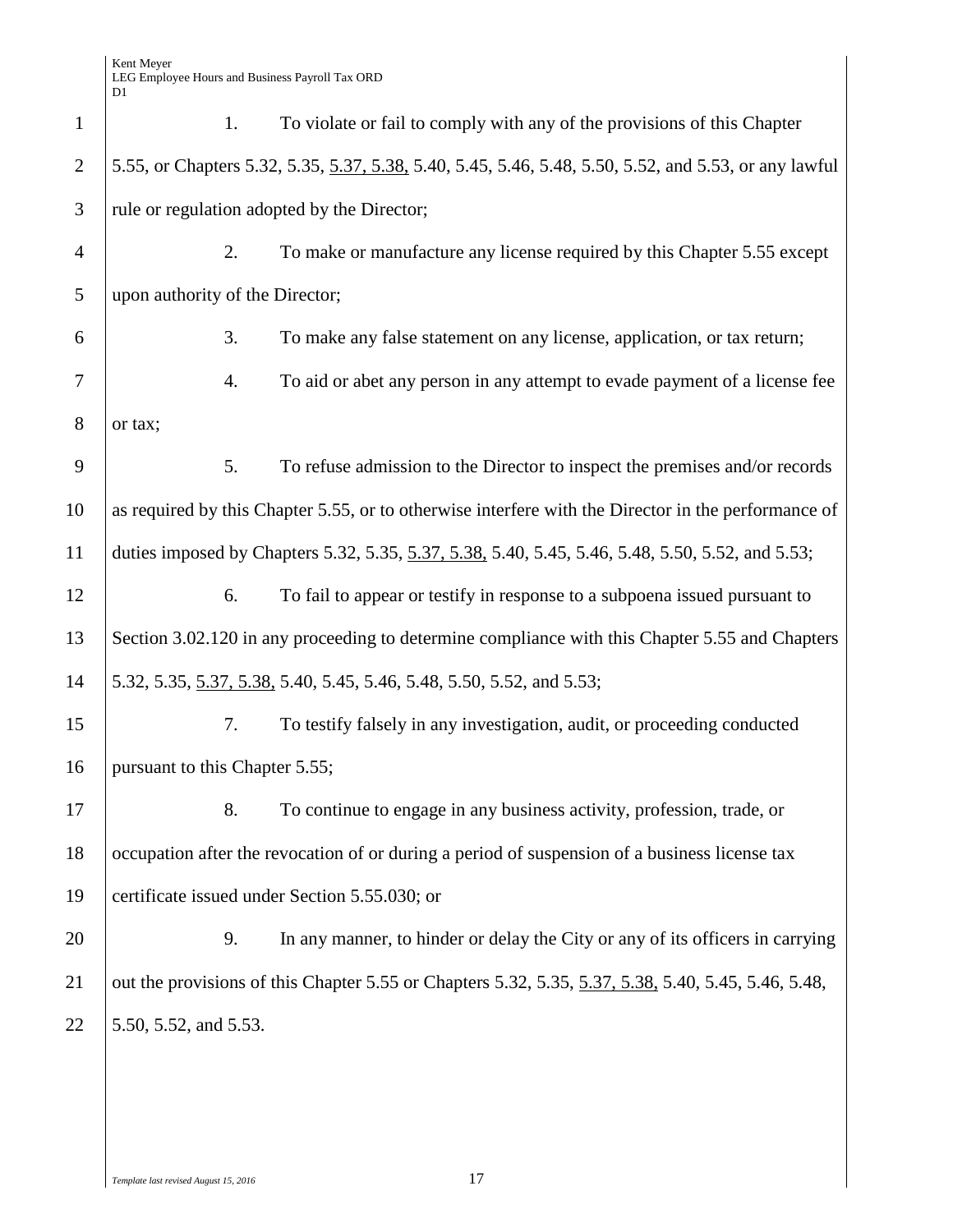Kent Meyer LEG Employee Hours and Business Payroll Tax ORD

|                  | LLO Linproyee Hours and Dusiness I ayron Tax O<br>D1                                                  |
|------------------|-------------------------------------------------------------------------------------------------------|
| $\mathbf{1}$     | Each violation of or failure to comply with the provisions of this Chapter 5.55, or<br><b>B.</b>      |
| $\sqrt{2}$       | Chapters 5.32, 5.35, 5.37, 5.37, 5.38, 5.40, 5.45, 5.46, 5.48, 5.50, 5.52, or 5.53 shall constitute a |
| 3                | separate offense. Except as provided in subsection 5.55.220.C, any person who commits an act          |
| $\overline{4}$   | defined in subsection 5.55.220.A is guilty of a gross misdemeanor, punishable in accordance           |
| $\mathfrak{S}$   | with Section 12A.02.070. The provisions of Chapters 12A.02 and 12A.04 apply to the offenses           |
| $\boldsymbol{6}$ | defined in subsection 5.55.220.A, except that liability is absolute and none of the mental states     |
| $\tau$           | described in Section 12A.04.030 need be proved.                                                       |
| $8\,$            | Section 11. Subsection 5.55.230.A of the Seattle Municipal Code, which section was last               |
| 9                | amended by Ordinance 125324, is amended as follows:                                                   |
| 10               | 5.55.230 Denial, revocation of, or refusal to renew business license tax certificate                  |
| 11               | The Director, or the Director's designee, has the power and authority to deny,<br>A.                  |
| 12               | revoke, or refuse to renew any business license tax certificate or amusement device license           |
| 13               | issued under the provisions of this Chapter 5.55. The Director, or the Director's designee, shall     |
| 14               | notify such applicant or licensee in writing by mail in accordance with Section 5.55.180 of the       |
| 15               | denial of, revocation of, or refusal to renew the license and on what grounds such a decision was     |
| 16               | based. The Director may deny, revoke, or refuse to renew any business license tax certificate or      |
| 17               | other license issued under this Chapter 5.55 on one or more of the following grounds:                 |
| 18               | 1.<br>The license was procured by fraud or false representation of fact.                              |
| 19               | The licensee has failed to comply with any provisions of this Chapter 5.55.<br>2.                     |
| 20               | 3.<br>The licensee has failed to comply with any provisions of Chapters 5.32,                         |
| 21               | 5.35, 5.37, 5.38, 5.40, 5.45, 5.46, 5.48, 5.50, 5.52, or 5.53.                                        |
| 22               | The licensee is in default in any payment of any license fee or tax under<br>4.                       |
| 23               | Title 5 or Title 6.                                                                                   |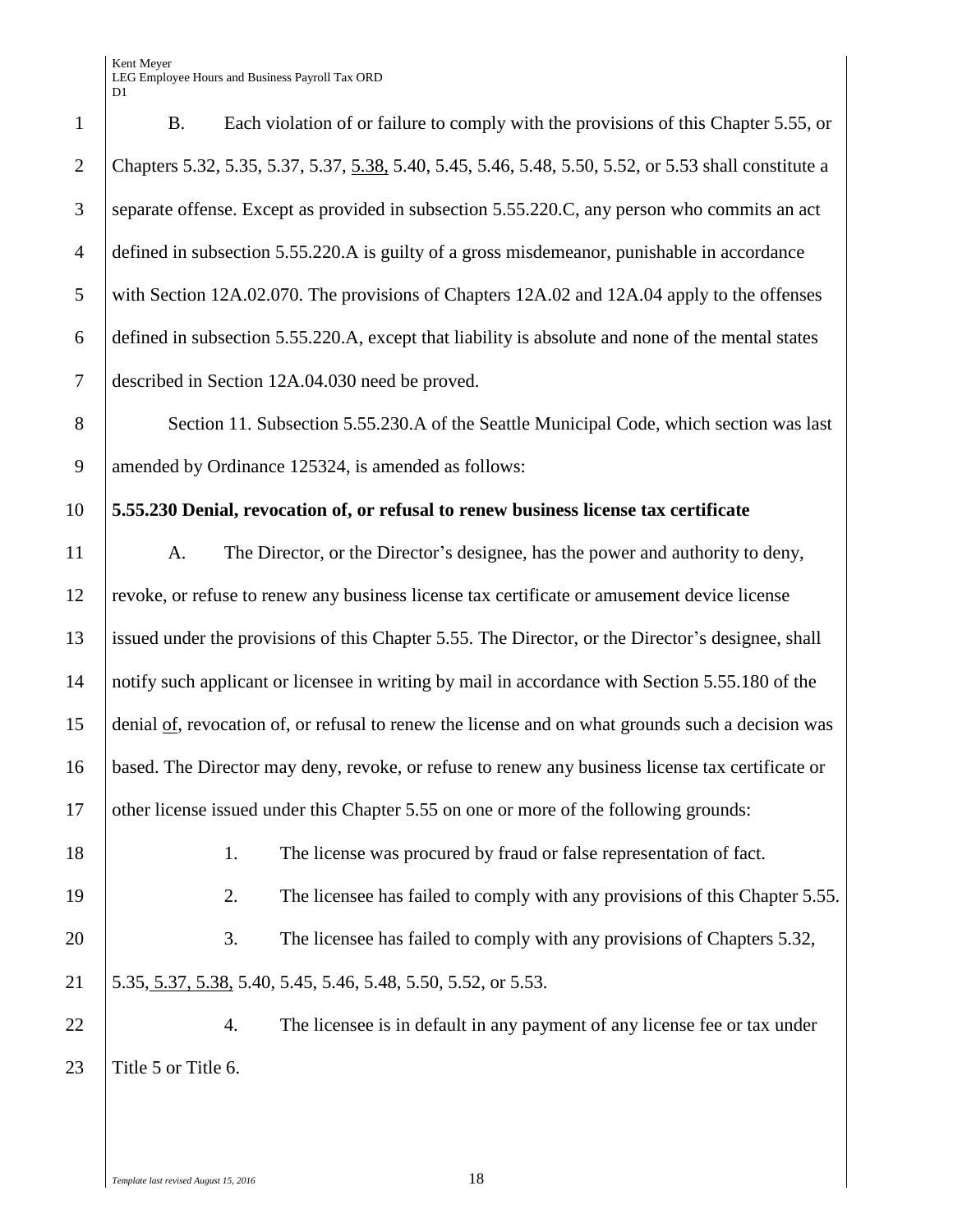

1 Section 12. Severability. If any part, provision, or section of this ordinance is held to be

2 void or unconstitutional, all other parts, provisions, and sections of this ordinance not expressly

 $3$  so held to be void or unconstitutional shall continue in full force and effect.